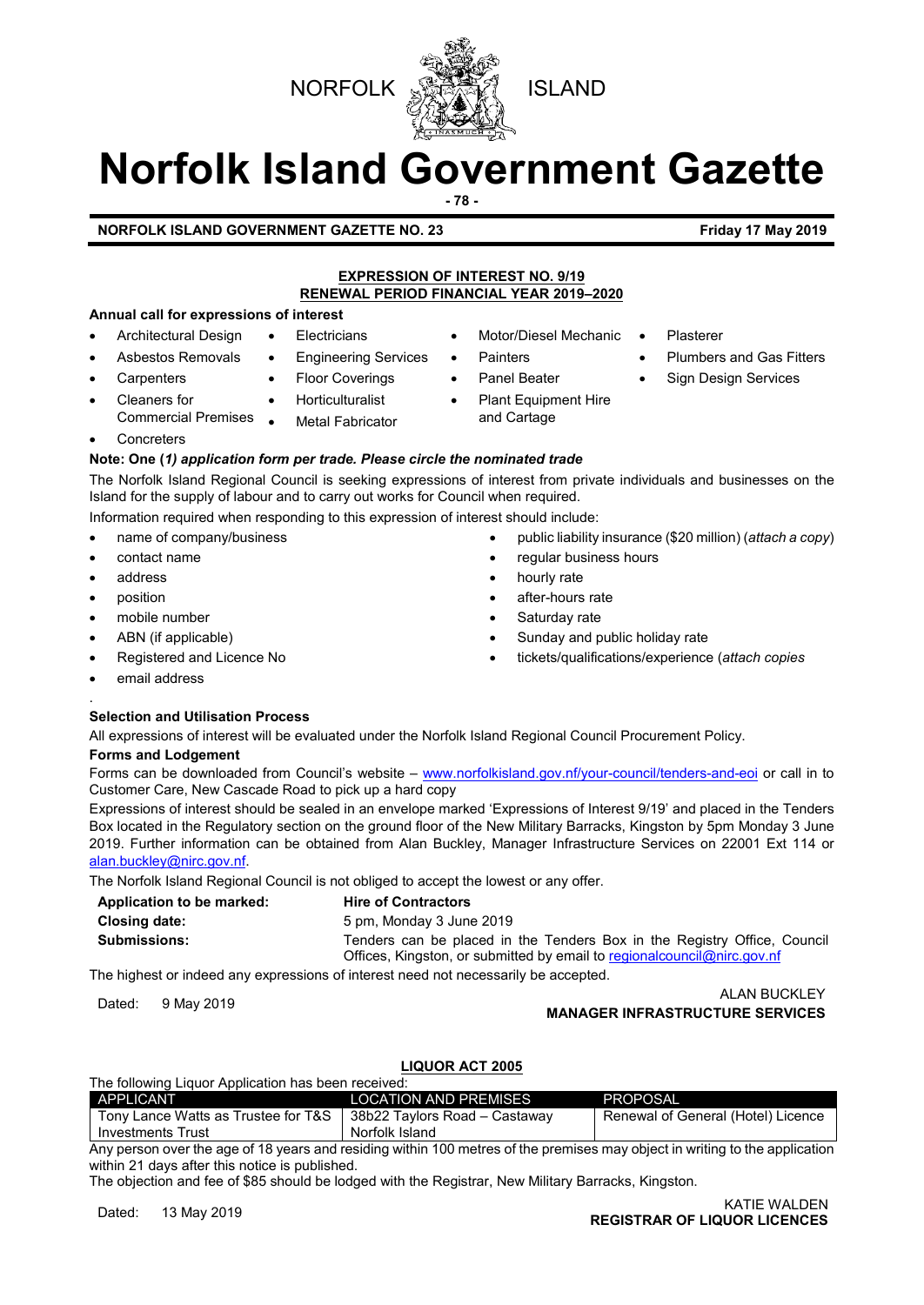#### **NORFOLK ISLAND JUNIOR YOUTH COUNCIL (JUUNYA KAUNSL) MEMBERSHIP EXPRESSION OF INTEREST 10/2019**

Council is seeking applications for the appointment of members, aged 12 to 16 years and/or Year 11, to the Council's Norfolk Island Junior Youth Council. Junior Youth Council members will be appointed for four years, or until they resign or reach the age of 16 years and/or year 11 at school.

The Junior Youth Council will be facilitated by Norfolk Island Central School teachers and will meet regularly once per week during school time (during roll call). Junior Youth Council representatives will also take turns to attend Youth Council meetings at Council Chambers.

The Committee operates in accordance with its adopted Terms of Reference, which are available on Council's website: [www.norfolkisland.gov.nf/your-council/council-advisory-committees/youth-and-junior-youth-council](http://www.norfolkisland.gov.nf/your-council/council-advisory-committees/youth-and-junior-youth-council)

The purpose of the Norfolk Island Youth Council and Junior Youth Council committee is to:

- encourage student and young people's participation in Council's activities and community service initiatives
- assist Norfolk Island Regional Council in effective policy and project planning, development, integration and implementation through the provision of advice
- assist Norfolk Island Regional Council in the identification of current interests of young people (aged 12–25 years) on Norfolk Island
- support and promote activities and special projects that relate to young people living on or visiting Norfolk Island
- consult with young persons, community groups and Council on issues and policies
- assist in planning for youth events such as Youth Week.

Interested young people must complete and submit the application form available on the Council's website: [www.norfolkisland.gov.nf/join-norfolk-island-youth-council](http://www.norfolkisland.gov.nf/join-norfolk-island-youth-council)

| Application to be marked: | Norfolk Island Junior Youth Council Application 10/2019                                                  |
|---------------------------|----------------------------------------------------------------------------------------------------------|
| <b>Closing date:</b>      | Friday 31 May 2019 at 3:00pm                                                                             |
| <b>Submissions:</b>       | Junior Youth Council applications can be submitted to the Norfolk Island Central<br>School front office. |
|                           | Email submissions to: regional council @nirc.gov.nf                                                      |
| <b>Contact Person:</b>    | Kym Buffett                                                                                              |
|                           | $E:$ kym.buffett@nirc.gov.nf                                                                             |
|                           | P: 22147                                                                                                 |
|                           | LOTTA JACKSON                                                                                            |
| 17 May 2019<br>Dated:     | AFIIFDAI MAIILAFD                                                                                        |

**GENERAL MANAGER**

#### **LIQUOR ACT 2005 LIQUOR LICENSING RENEWALS**

Licensees are reminded that licences issued under the *Liquor Act 2005* expire on 30 June 2019. Applications for the renewal, transfer, variation, relocation or grant of a licence must be lodged with the Registry Office, New Military Barracks, Kingston on or before 31 May 2019 together with the relevant fee of –

| Application for Grant of Licence                    | \$570.00 |
|-----------------------------------------------------|----------|
| Application for Renewal of Licence                  | \$570.00 |
| Application to transfer, vary or relocate a licence | \$85.00  |
| Application for Appointment of Nominee              | \$85.00  |

Forms are available on the Norfolk Island Regional Council website: [www.norfolkisland.gov.nf/council/council](http://www.norfolkisland.gov.nf/council/council-documents/forms)[documents/forms,](http://www.norfolkisland.gov.nf/council/council-documents/forms) or they may be collected from the Registry Office at Kingston.

KATIE WALDEN<br>**REGISTRAR OF LIQUOR LICENCES**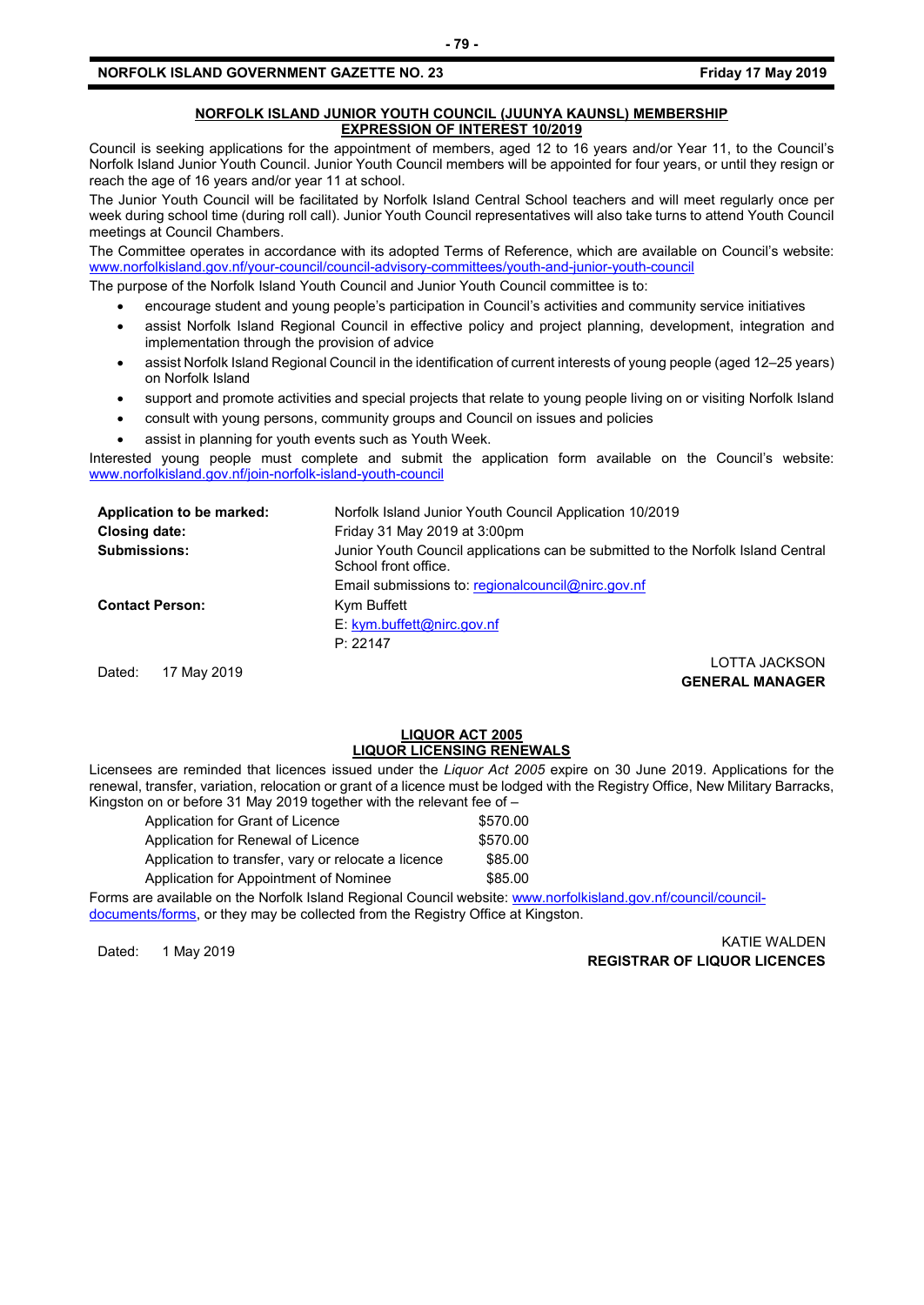|                                                         | PLANNING ACT 2002 (NI) - SUBSECTION 43(1) NOTICE<br>DEVELOPMENT APPLICATIONS |  |
|---------------------------------------------------------|------------------------------------------------------------------------------|--|
| Development Application No: DA 9/2019<br>$\mathbf{1}$ . |                                                                              |  |
| Applicant:                                              | TM Loader                                                                    |  |
|                                                         | PO Box 111, NORFOLK ISLAND                                                   |  |
| Location:                                               | Portions 37a6, 37a7 and 37a8 Taylors Road NORFOLK ISLAND                     |  |
| Proposed Development:                                   | Change of Use to Resort                                                      |  |
| Zone:                                                   | Mixed Use                                                                    |  |
| Category:                                               | Permissible (with consent)                                                   |  |

#### **Public Exhibition**

This Development Application may be inspected, during business hours, at the Planning Office at the Norfolk Island Regional Council, New Military Barracks, Kingston.

#### **Submission**

Any person may, during the period between Monday 20 May 2019 and Monday 3 June 2019, make written submissions to the General Manager about this Development Application. All submissions must state the relevant Development Application number. All submissions must be signed by at least one person making the submission. If a submission objects to the proposed development, the grounds for objections must be specified in the submission.

#### **Reviewable decisions**

Decisions made on this Development Application under the *Planning Act 2002* (NI) are reviewable decisions within the meaning of subsection 78(1) of the Act.

Dated: 15 May 2019<br>Dated: 15 May 2019 JODIE BROWN **SENIOR STRATEGIC PLANNER** 

#### **TRAFFIC ACT 2010 TEMPORARY CLOSURE OF ROAD FOR ROAD WORKS CULVERTS 5, 6 AND 7 NEW FARM ROAD**

I, Lotta Jackson, Chief Executive Officer and General Manager of the Norfolk Island Regional Council, under section 50 of the *Traffic Act 2010*, close that part or parts of the road specified in Part 1 of the Schedule to all vehicular traffic (except any vehicle specified in Part 2 of the Schedule) for and during the period **7:00 am to 4:00 pm on and from Monday 20 May to Thursday 31 July 2019** as necessary for public safety purposes and as I am of the opinion it is necessary or desirable to do so in order to carry out repairs or maintenance of the road or other necessary work.

#### **SCHEDULE**

**Part 1** – Part road closure: That part of New Farm Road, Norfolk Island between Captain Quintal Drive/New Farm Road intersection and 100 Acre Reserve, Norfolk Island, the purpose of works being for road shoulder maintenance and culvert replacement as shown on the attached plan and map with the start and end of the road works site to be as officially signposted by the Council or as directed by Council workers at the works site or as directed by police from time to time during the period which from time to time may be a closure of all of the road or a closure of only a part of the road or a closure of one or more carriageways of New Fam Road and Captain Quintal Drive as needed for the road works.

#### **Part 2** – Exempted classes of vehicles –

- (a) Vehicles and plant authorised by the General Manager of the Norfolk Island Regional Council or delegate thereof for delivery of goods or services;
- (b) Council vehicles and plant involved on official business;
- (c) Police, ambulance, fire services and emergency vehicles on official business;
- (d) Vehicles authorised by OIC Police or delegate thereof.

Attachments: see attached map and plan (on next page).

LOTTA JACKSON های است.<br>Curr ryrcuture of light **CHIEF EXECUTIVE OFFICER**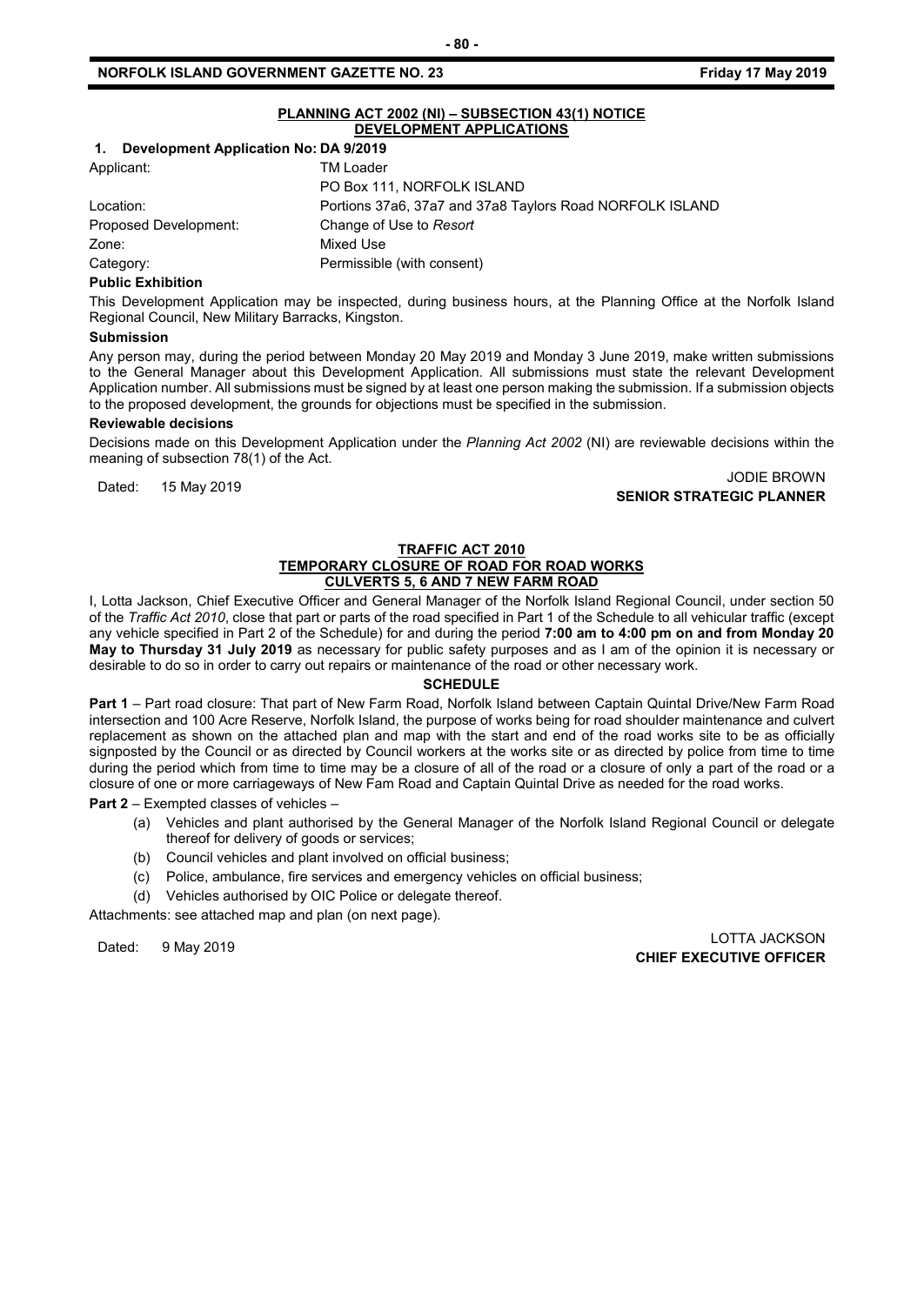

LEGS - Culvert Replacement Program - Replacement of Culverts 5, 6 & 7 - Between; Captain Quintal Drive -New Farm Road Intersection and 100 Acre Reserve.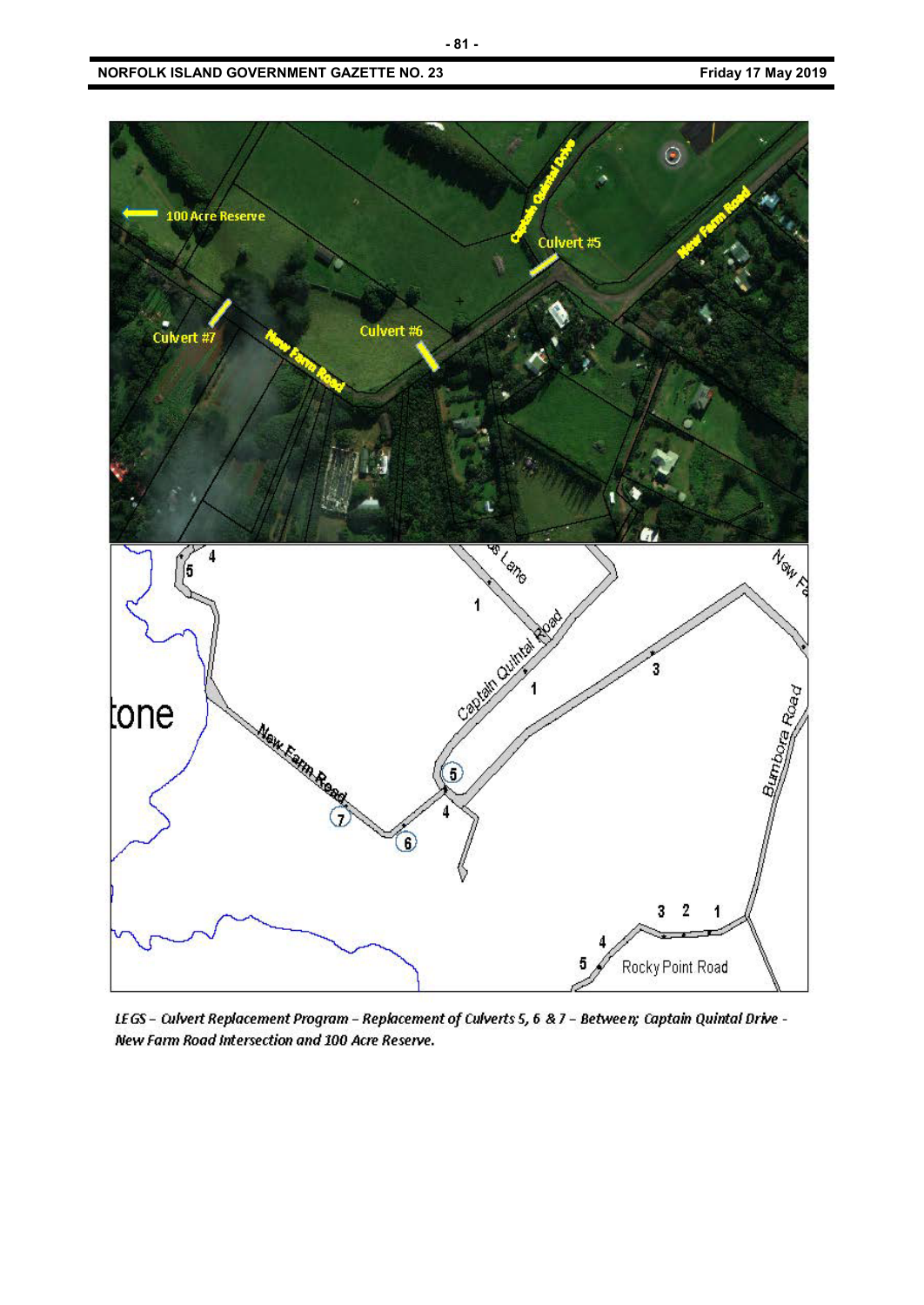#### **FULL-TIME APPRENTICESHIP POSITIONS VACANT**

Norfolk Island Regional Council is seeking applications from enthusiastic, suitable persons to join the Council team. The relevant Position Descriptions listing the full set of key accountabilities and competencies are available from our website – <http://www.norfolkisland.gov.nf/your-council/working-council>

#### **Job Number: NIRC201819-45 – New position**

**Apprenticeship – Motor Vehicle Mechanic (1127)** 

**Salary: 1st year \$27,509.20 per annum (pa); 2nd year \$32,510.87 pa; 3rd year \$37,512.54 pa; 4th year \$45,015.05 pa Above salaries are subject to pay increase in Norfolk Island Regional Council Enterprise Agreement 2018. Minimum salary for adult apprentice \$43,466.28pa.**

Norfolk Island Regional Council is offering four (4) year apprenticeship in Light Vehicle Mechanical Technology, which involves on-the-job training with Council combined with formal study with an accredited training provider.

As a Motor Mechanic (Light Vehicles) Apprentice, you will assist qualified tradespeople in all areas of vehicle servicing and diagnostic work to perform mechanical tasks to maintain, service and repair Council's plant and automotive fleet. You will learn on the job, as well as study the relevant Certificate III course with an approved registered training organisation. The course provides national competencies to undertake training in your relevant field.

Norfolk Island Regional Council Values are at the core of our work. It is expected that your conduct will reflect Council's values and your commitment to those values will be central to your successful performance as an employee of Council.

This is a full-time role for a period of four (4) years, with salary and conditions of employment being paid in accordance with Council's Enterprise Agreement 2018. **You must be able to commit to the first block training, off-island from 12 to 23 August 2019, to be held at TAFE NSW Kingscliff Campus.** 

**Please note that Council cannot guarantee ongoing employment at the completion of the apprenticeship.** 

Applicants will be required to undergo a pre-employment medical examination at Council's expense.

**Enquiry Contact Officer – Alan Buckley – phone +6723 50057 or email [alan.buckley@nirc.gov.nf](mailto:alan.buckley@nirc.gov.nf)**

#### **Job Number: NIRC201819-46 – New position**

#### **Apprenticeship – Carpenter (1128)**

**Salary: 1st year \$27,509.20 per annum (pa); 2nd year \$32,510.87 pa; 3rd year \$37,512.54 pa; 4th year \$45,015.05 pa Above salaries are subject to pay increase in Norfolk Island Regional Council Enterprise Agreement 2018. Minimum salary for adult apprentice \$43,466.28pa.**

Norfolk Island Regional Council is offering four (4) year apprenticeship in Certificate III Carpentry, which involves on-thejob training with Council combined with formal study with an accredited training provider.

As a Carpentry Apprentice, you will assist qualified tradespeople in all areas and effectively undertake general labouring, carpentry and related maintenance of new and existing Council and KAVHA buildings and structures. You will learn on the job, as well as study the relevant Certificate III course with an approved registered training organisation. The course provides national competencies to undertake training in your relevant field.

Norfolk Island Regional Council Values are at the core of our work. It is expected that your conduct will reflect Council's values and your commitment to those values will be central to your successful performance as an employee of Council.

This is a full-time role for a period of four (4) years, with salary and conditions of employment being paid in accordance with Council's Enterprise Agreement 2018. **You must be able to commit to block training, off-island from 12 to 23 August 2019, to be held at TAFE NSW Kingscliff Campus.** 

#### **Please note that Council cannot guarantee ongoing employment at the completion of the apprenticeship.**

Applicants will be required to undergo a pre-employment medical examination at Council's expense.

**Enquiry Contact Officer – Alan Buckley – phone +6723 50057 or email [alan.buckley@nirc.gov.nf](mailto:alan.buckley@nirc.gov.nf)**

General enquiries may be made to Human Resources Office[, hr@nirc.gov.nf](mailto:hr@nirc.gov.nf) or phone Joy Walker on + 6723 22001, Ext.2 or Ext.138.

7.5% superannuation, employer contributions only made if monthly wages exceed \$450 (before tax).

Appointments will be made on merit in compliance with the principles of Equal Employment Opportunity (EEO). If you are interested in the advertised positions, you will need to send a written application addressing the competencies and qualifications contained in the Position Description. Applications must also include a resumé/curriculum vitae and two recent work-related referees. Please note that if you do not fully address the competencies and qualifications criteria you may be excluded from being shortlisted for further progression in the recruitment process. Applications are to be lodged by **email** to [hr@nirc.gov.nf](mailto:hr@nirc.gov.nf) **no later than 9:00am, Monday, 3 June 2019.** 

Dated: 17 May 2019 LOTTA JACKSON **GENERAL MANAGER**